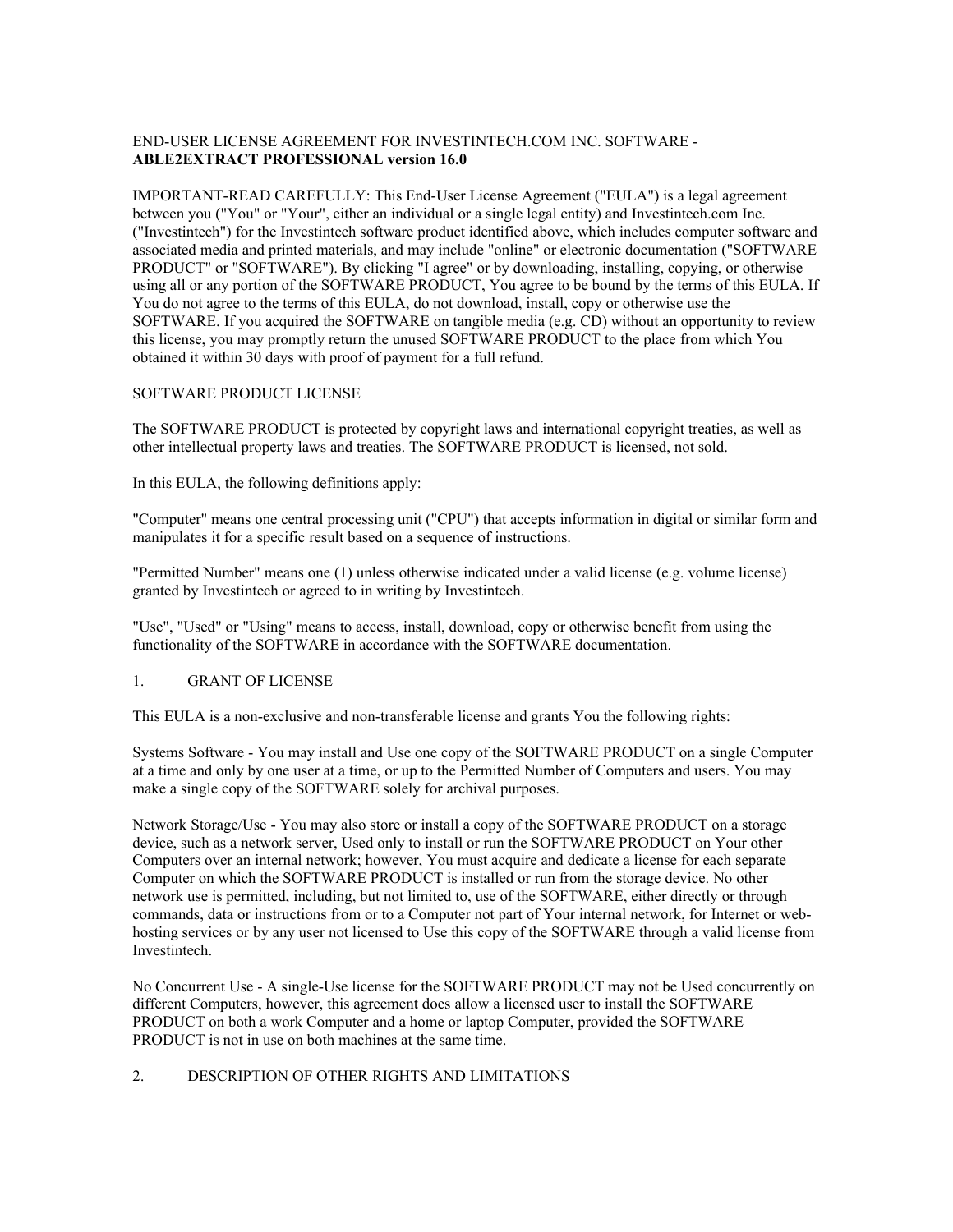Copying Restrictions - You may make a single copy of the SOFTWARE PRODUCT for backup and archival purposes. Such copy shall include in readable format any and all proprietary and copyright notices contained on the original. Other than as contained in this agreement You may not copy the SOFTWARE PRODUCT, including any documentation. All such copies of the SOFTWARE PRODUCT are the proprietary information of Investintech and its suppliers and are subject to their copyrights.

Title - Investintech and its suppliers retain all title to the SOFTWARE PRODUCT, and all copies thereof, and no title to the SOFTWARE PRODUCT, or any intellectual property in the SOFTWARE PRODUCT, is transferred to You.

Limitations on Reverse Engineering, Decompilation, and Disassembly - You may not reverse engineer, decompile, or disassemble the SOFTWARE PRODUCT, or otherwise attempt to derive source code from the SOFTWARE PRODUCT.

Separation of Components - The SOFTWARE PRODUCT is licensed as a single product. Its component parts may not be separated for use on more than one Computer.

Transfer - You may not rent, lease, sublicense or otherwise transfer all or any portion of the SOFTWARE PRODUCT or authorize any Use of the SOFTWARE by any other person except as expressly permitted hereby.

User Interface - You may not incorporate a graphical user interface or any interface of any kind in conjunction with the SOFTWARE PRODUCT.

Combination of Components - In conjunction with the prohibition against separation of components of the SOFTWARE PRODUCT, noted above, You may not create or add components to be used in combination with the SOFTWARE PRODUCT, if any purpose of such combination is to package, repackage, sell, resell, rent, sub-rent, lease or sublease any portion of the SOFTWARE PRODUCT to any third party to this EULA.

Prevention of Unauthorized Use - You shall not knowingly permit anyone to use any portion of the SOFTWARE PRODUCT, (a) for the purpose of deriving its source code, or (b) for purposes other than as authorized in this EULA.

END-USER COMPLIANCE - You agree to use all reasonable efforts to ensure that persons employed by You or under Your direction and control abide by the terms and conditions of this EULA. In the event that You become aware that the SOFTWARE PRODUCT is being used by such persons in a manner not authorized by this EULA, You shall immediately notify Investintech in writing of such facts and You shall immediately use all reasonable efforts to have such unauthorized use of the SOFTWARE PRODUCT immediately cease, and to recover any copies of the SOFTWARE PRODUCT that were made in violation of this EULA. Notwithstanding any other form hereof, You will at all times remain responsible and liable for, and shall indemnify Investintech against any damages or claims arising out of or related to, any breach of this EULA by any authorized or unauthorized User of the SOFTWARE licenses to You hereunder.

Third Party Software - The SOFTWARE PRODUCT and its component parts are protected by Copyright and other proprietary rights of Investintech and one or more third party software vendors who are intended beneficiaries of this EULA. You may be held directly responsible by such vendors for acts relating to the SOFTWARE PRODUCT's component parts that are not authorized by this EULA. To the maximum extent permitted by law, You waive all claims and causes of action against such third party software vendors that arise under this EULA or in connection with Your use of, or inability to use the SOFTWARE PRODUCT or its components. No such third party software vendors will have any liability of any kind to You in connection with any such claims or causes of action.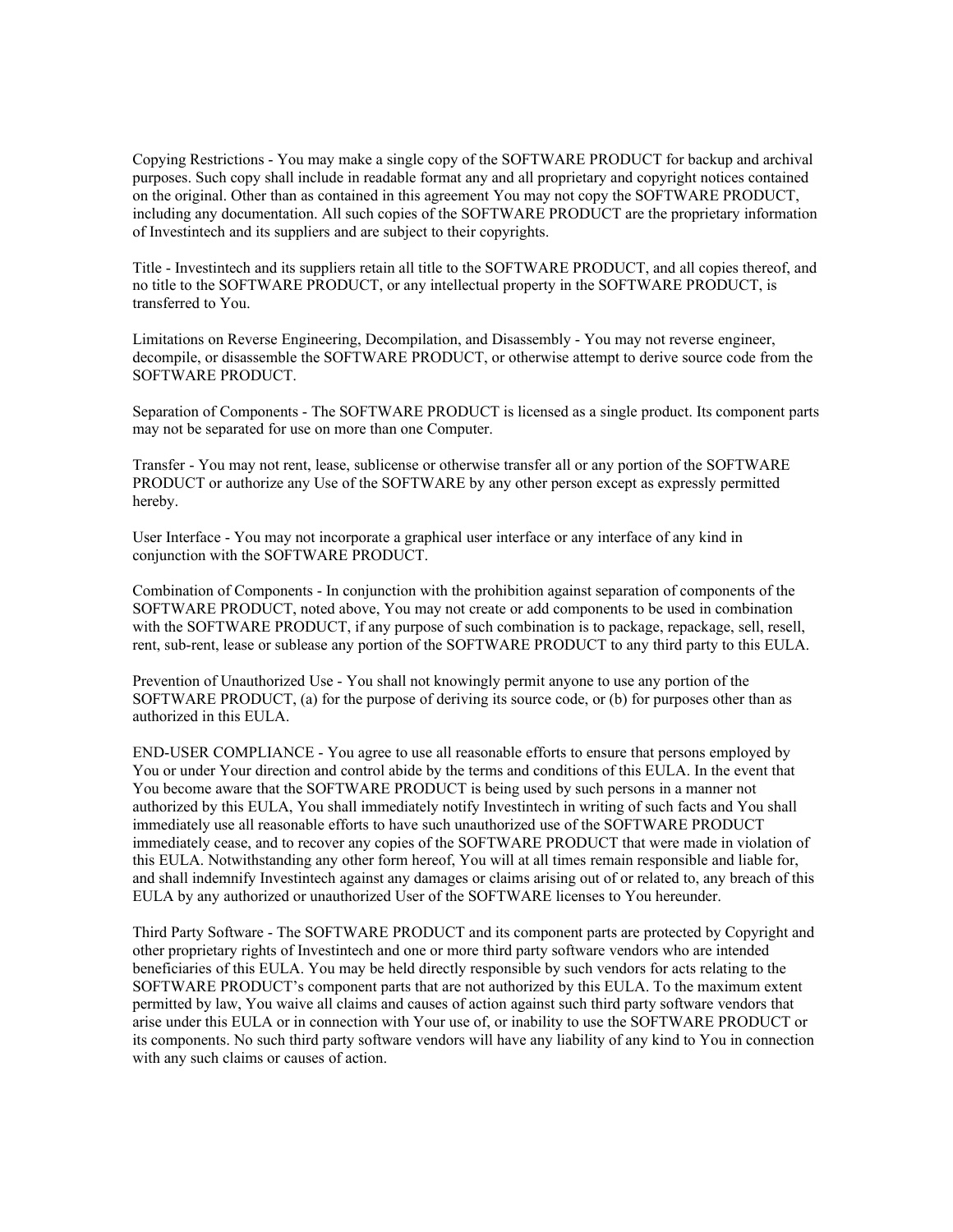Termination - Without prejudice to any other rights, Investintech may terminate this EULA if You fail to comply with the terms and conditions of this EULA. In such event, You must destroy all copies of the SOFTWARE PRODUCT and all of its component parts.

# 3. UPGRADES AND SUPPORT

Investintech may offer to license to you, for a fee, upgrades to the SOFTWARE PRODUCT, and may or may not require you to agree to a new license agreement for the upgrade. If you are not required to agree to a new license agreement, then this agreement shall apply to and govern your use of such upgrade. If this agreement in respect of a SOFTWARE PRODUCT that is an upgrade of an Investintech product, You now may use that upgraded product only in accordance with this EULA. If the SOFTWARE PRODUCT is an upgrade of a component of a package of software programs that You licensed as a second product, the SOFTWARE PRODUCT may be used only as part of that single product package and may not be separated for use on more than one Computer.

Investintech is committed to providing customer and technical support to users of the SOFTWARE PRODUCT, for so long as the version of this SOFTWARE PRODUCT retains the same version number as the current version number of the SOFTWARE available for sale at the Investintech website. For example, product ABC v.2.0, would still be supported even if product ABC v.2.7 was being sold on the Investintech website. However, ABC v.2.0 would no longer be supported if product ABC v.3.0 was available for sale on the Investintech website. Customer and technical support shall include reasonable efforts problem investigation and problem solving by the Investintech customer and technical support team. Any patches or special fixes shall be made solely at the discretion of Investintech and subject to available Investintech resources, and may require payment of an additional fee. Additional information about Investintech support, including hours and how to contact Investintech for support, is available at the Investintech website at: [www.investintech.com](http://www.investintech.com/).

# 4. COPYRIGHT

All title and copyrights in and to the SOFTWARE PRODUCT (including but not limited to any images, photographs, animations, video, audio, music, text, and "applets," incorporated into the SOFTWARE PRODUCT), the accompanying printed materials, and any copies of the SOFTWARE PRODUCT, are owned by Investintech or its suppliers. The SOFTWARE PRODUCT is protected by copyright laws and international treaty provisions. Therefore, You must treat the SOFTWARE PRODUCT like any other copyrighted material except that You may either (a) make one copy of the SOFTWARE PRODUCT solely for backup or archival purposes, or (b) install the SOFTWARE PRODUCT on a second Computer provided You keep the second installation solely for backup or archival purposes. You may not copy any printed materials accompanying the SOFTWARE PRODUCT.

# 5. DUAL-MEDIA SOFTWARE

You may receive the SOFTWARE PRODUCT in more than one medium. Regardless of the type or size of medium You receive, You may use only one medium that is appropriate for Your single Computer. You may not use or install the other medium on another Computer.

# 6. LIMITED WARRANTY

Investintech warrants that the SOFTWARE PRODUCT will perform substantially in accordance with the accompanying written materials for a period of thirty (30) days from the date of receipt when used in accordance therewith.

# 7. CUSTOMER REMEDIES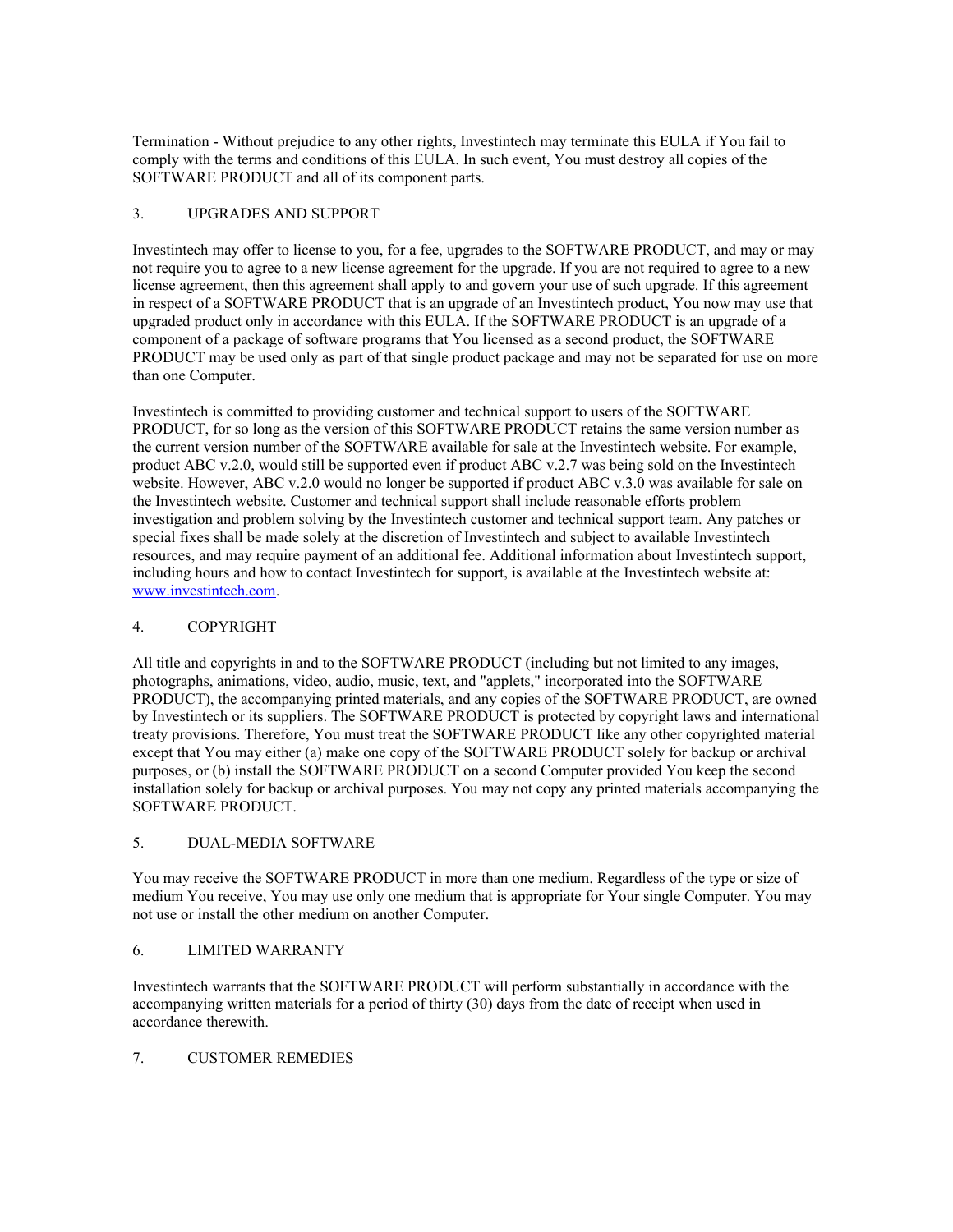Investintech's and its suppliers' entire liability and Your exclusive remedy shall be, at Investintech's option, either (a) return of the price paid, or (b) repair or replacement of the SOFTWARE PRODUCT that does not meet Investintech's Limited Warranty and which is returned to Investintech with a copy of Your receipt. This Limited Warranty is void if failure of the SOFTWARE PRODUCT has resulted from accident, abuse, or misapplication. Any replacement SOFTWARE PRODUCT will be warranted for the remainder of the original warranty period or thirty (30) days, whichever is longer. Outside Canada, neither these remedies nor any product support services offered by Investintech are available without proof of purchase from an authorized international source.

### 8. NO OTHER WARRANTIES

# **TO THE MAXIMUM EXTENT PERMITTED BY APPLICABLE LAW, INVESTINTECH AND ITS SUPPLIERS DISCLAIM ALL OTHER WARRANTIES, EITHER EXPRESS OR IMPLIED, INCLUDING, BUT NOT LIMITED TO, IMPLIED WARRANTIES OF MERCHANTABILITY AND FITNESS FOR A PARTICULAR PURPOSE, WITH REGARD TO THE SOFTWARE PRODUCT.**

#### 9. NO LIABILITY FOR CONSEQUENTIAL DAMAGES

To the maximum extent permitted by applicable law, in no event shall Investintech or its suppliers be liable for any special, incidental, indirect, or consequential damages whatsoever (including, without limitation, damages for loss of business profits, business interruption, loss of business information, or any other pecuniary loss) arising out of the use of or inability to use the SOFTWARE PRODUCT, even if Investintech has been advised of the possibility of such damages. Because some provinces, states and jurisdictions do not allow the exclusion or limitation of liability for consequential or incidental damages, the above limitation may not apply to You.

#### 10. EXPORT RULES

You agree that the SOFTWARE will not be shipped, transferred or exported into any country or used in any manner prohibited by applicable export laws, restrictions or regulations.

# 11. U.S. GOVERNMENT END USERS

The SOFTWARE and related documentation are "Commercial Item(s)," as that term is defined at 48 C.F.R. §2.101, consisting of "Commercial Computer Software" and "Commercial Computer Software Documentation," as such terms are used in 48 C.F.R. §12.212 or 48 C.F.R. §227.7202, as applicable. Consistent with 48 C.F.R. §12.212 or 48 C.F.R. §§227.7202-1 through 227.7202-4, as applicable, the Commercial Computer Software and Commercial Computer Software Documentation are being licensed to U.S. Government end users (a) only as Commercial Items and (b) with only those rights as are granted to all other end users pursuant to the terms and conditions herein.

You agree that when licensing the Software for Use by the U.S. Government, or any contractor therefore, you will license consistent with the policies set forth in 48 C.F.R. §12.212 (for civilian agencies) and 48 C.F.R. §§227-7202-1 and 227-7202-4 (for the Department of Defense).

# 12. GOVERNING LAW

This EULA shall be governed exclusively by the laws of the Province of Ontario, Canada without reference to the United Nations Convention on Contracts for the International Sale of Goods, the application of which is expressly excluded. Each of the parties hereto irrevocably attorns to the jurisdiction of the courts of the Province of Ontario and further agrees to commence any litigation which may arise hereunder in the courts located in the city of Toronto, Province of Ontario.